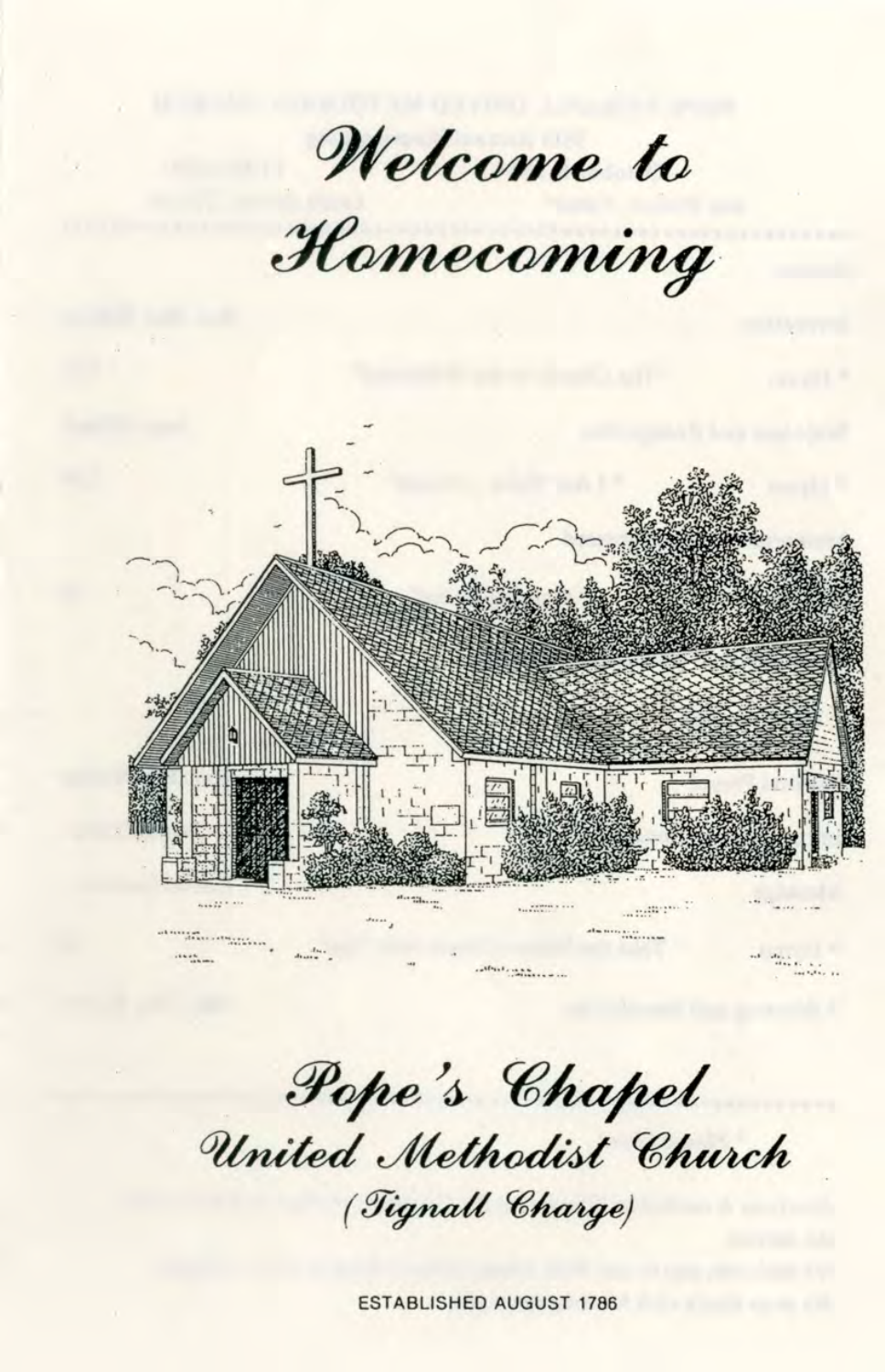# **POPE'S CHAPEL UNITED METHODIST CHURCH 58th Annual Homecoming**

**October 5, 2014** 11:00 A.M.

*Ben Walker*, *Pastor Linda Aycock, Pianist*

| Prelude |  |  |  |  |
|---------|--|--|--|--|
|         |  |  |  |  |

| Invocation                           |                                                                                                                 | Rev. Ben Walker |  |  |  |  |
|--------------------------------------|-----------------------------------------------------------------------------------------------------------------|-----------------|--|--|--|--|
| * Hymn                               | "The Church in the Wildwood"                                                                                    | 121             |  |  |  |  |
| Welcome and Recognition              | Jean Hilliard                                                                                                   |                 |  |  |  |  |
| * Hymn                               | "I Am Thine, O Lord"                                                                                            | 139             |  |  |  |  |
| Memorials for the Deceased           |                                                                                                                 |                 |  |  |  |  |
| * Hymn                               | "Amazing Grace"                                                                                                 | 43              |  |  |  |  |
| Presentation of Tithes and Offerings |                                                                                                                 |                 |  |  |  |  |
| * The Doxology                       |                                                                                                                 |                 |  |  |  |  |
| Pastoral Prayer                      |                                                                                                                 | Rev. Ben Walker |  |  |  |  |
| Introduction of Speaker              | Jean Hilliard                                                                                                   |                 |  |  |  |  |
| Message                              |                                                                                                                 | Robert Leverett |  |  |  |  |
| * Hymn                               | " Take the Name of Jesus with You"                                                                              | 38              |  |  |  |  |
| * Blessing and Benediction           | Rev. Ben Walker                                                                                                 |                 |  |  |  |  |
|                                      | and a second control of the second control of the second control of the second control of the second control of |                 |  |  |  |  |

\* *Please Stand*

*Everyone is invited to "Dinner on the Grounds" immediately following the service. We welcome you to our 58th Annual Homecoming at Pope's Chapel. We pray God's rich blessing upon you*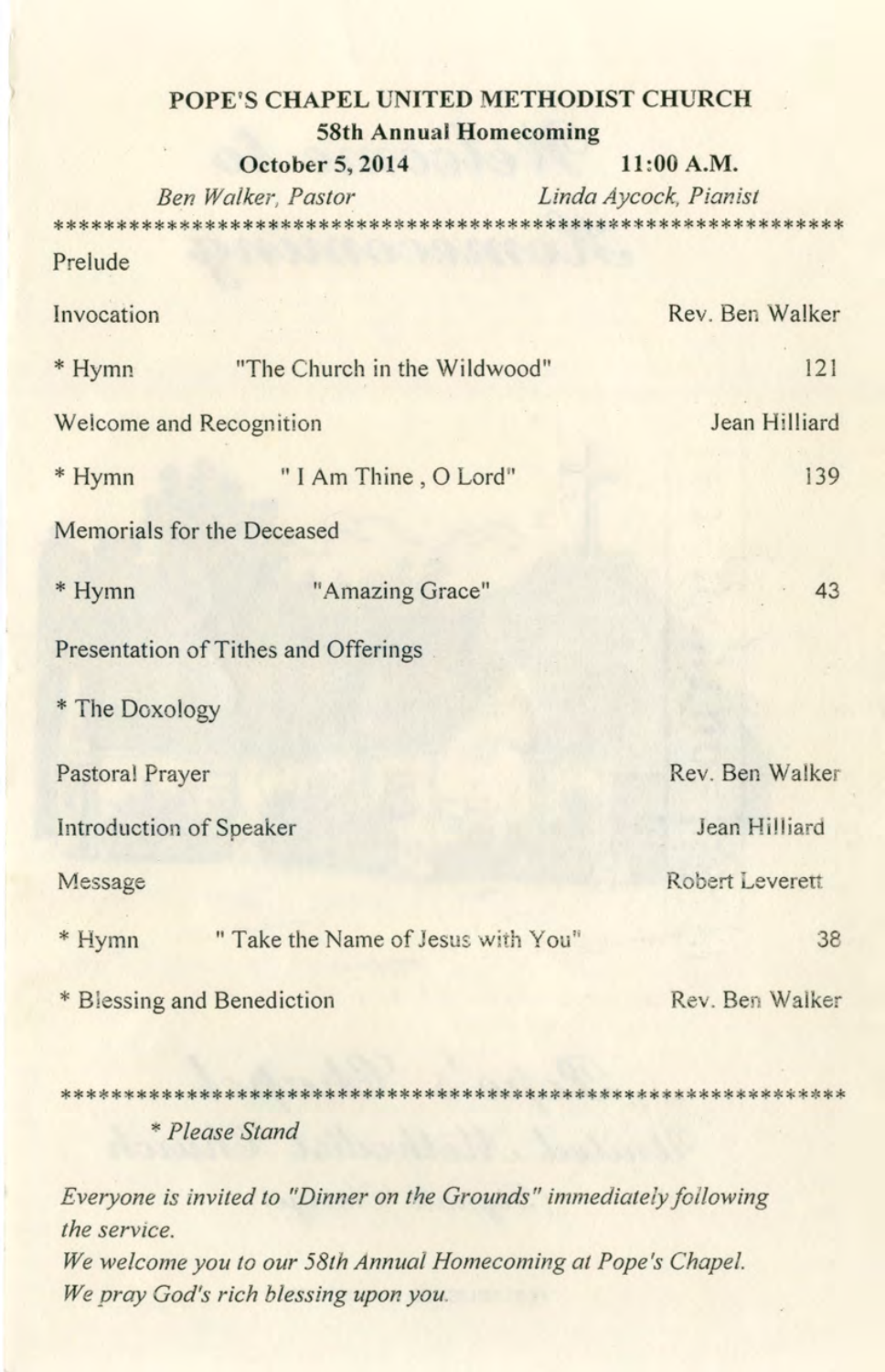### **Flowers are placed on the altar**

*In loving Memory of and in Honor of*

The Norman Family

by Nanci Faulk

### *and in Memory of*

John and Mary Nan Spence

By The Granddaughters

## Flowers placed on the piano *in Memory of* Bernice Heater, Charles Young and Henry Gilliland

By the Homecoming Association

We welcome Robert who is an Elberton native. He and his wife, Mary Dana

have two boys. Robert is a junior at Dartmouth College and William is a

senior at Athens Academy. Robert practices law in Elberton.

### Afternoon Session

Secretary's Report - Nanci Norman Faulk Treasurer's Report - Malcolm Chafin

Report of Committee of Nominations - - Election of Officers -- Other Business

### Officers and Committees for 2014

President - Jean Hilliard Vice President - Warren Fortson Secretary - Nanci Norman Faulk Treasurer - Malcolm Chafin Ushers - David Sale, David Chafin Nominations -Elizabeth Chafin, John Keen Table Committee - Malcolm Chafin, George Smith, John Keen Charlie Jones, Jarrett Keen, Grant Chafin, Miles Chafin, Chase Chafin Lizzie Keen, David Robinson, Mason Jones, Ethan Jones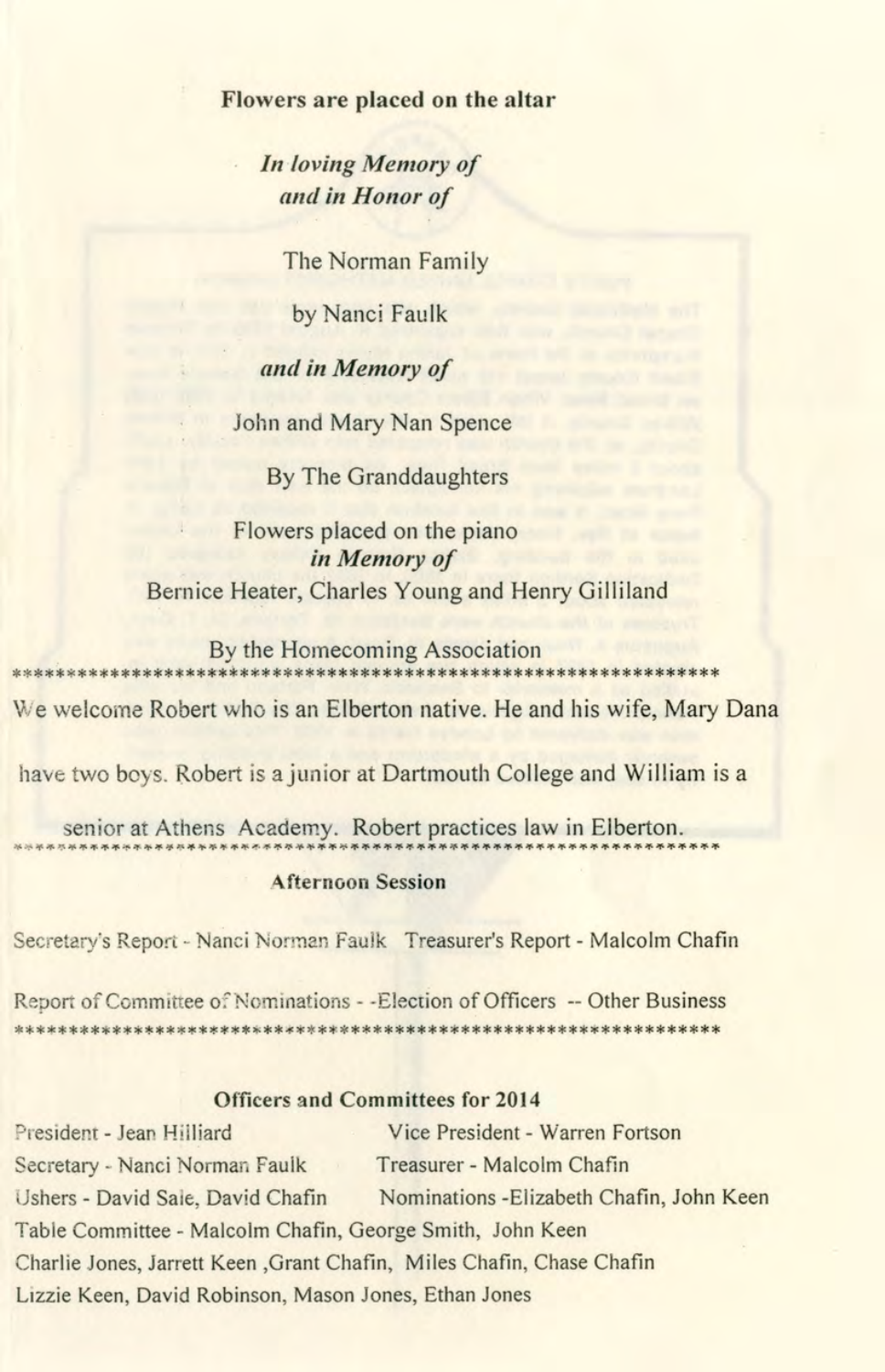#### POPE'S CHAPEL UNITED METHODIST CHURCH

The Methodist Society, which was later organized into Pope's Chapel Church, was first organized in August 1786 by Thomas Humphries at the home of James Marks located in what is now Elbert County about 11/2 miles Northeast of Old Baker's Ferry on Broad River. When Elbert County was formed in 1790 from Wilkes County, it left most of the church members in Wilkes County, so the church was relocated into Wilkes County, south about 2 miles from Broad River, on property owned by John Landrum adjoining his homeplace on the east side of Baker's Ferry Road. It was in this location that it received its name, in honor of Rev. Henry Pope, who provided most of the timber used in the building. Bishop Francis Asbury delivered the Dedication Sermon there in 1805. In 1852 the church was again relocated about 2 miles south to its present location, in 1871 Trustees of the church were Benjamin W. Fortson, M. T. Cash, Augustus A. Neal, and James W. Boyd. A second structure was erected in 1897 in which two stained glass windows were installed as a memorial to Benjamin Winn Fortson and his wife Hannah Rebecca Ogilvie by their children. The Dedication Sermon was delivered by Lundye Harris in 1898. This building was severely damaged by a windstorm and a third building, presently in use, was erected in 1957.